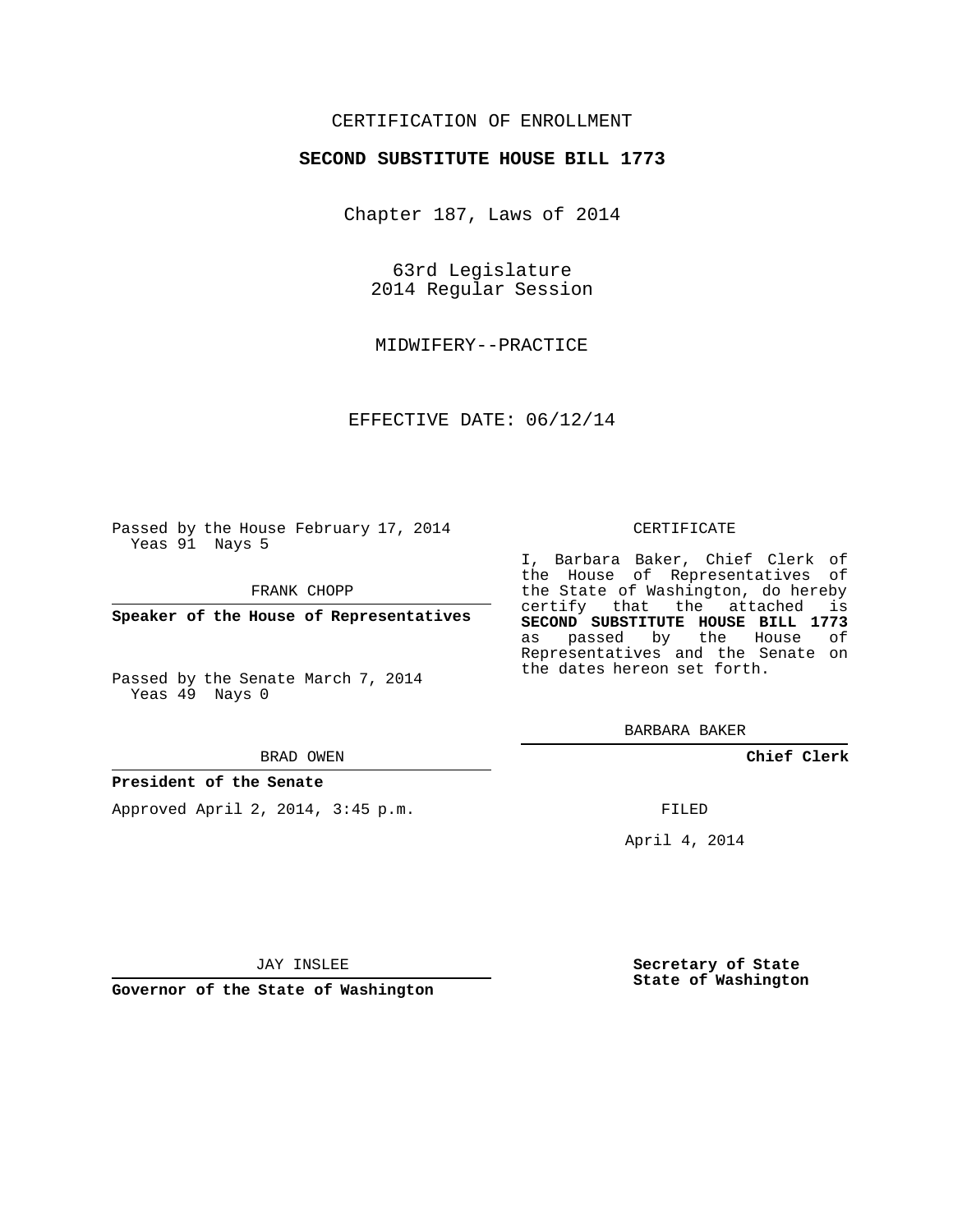# **SECOND SUBSTITUTE HOUSE BILL 1773** \_\_\_\_\_\_\_\_\_\_\_\_\_\_\_\_\_\_\_\_\_\_\_\_\_\_\_\_\_\_\_\_\_\_\_\_\_\_\_\_\_\_\_\_\_

\_\_\_\_\_\_\_\_\_\_\_\_\_\_\_\_\_\_\_\_\_\_\_\_\_\_\_\_\_\_\_\_\_\_\_\_\_\_\_\_\_\_\_\_\_

Passed Legislature - 2014 Regular Session

**State of Washington 63rd Legislature 2014 Regular Session**

**By** House Health Care & Wellness (originally sponsored by Representatives Morrell, Rodne, Cody, Green, Ryu, Liias, Farrell, and Santos)

READ FIRST TIME 01/27/14.

 AN ACT Relating to the practice of midwifery; amending RCW 18.50.010, 18.50.065, and 18.50.102; and adding a new section to chapter 18.50 RCW.

BE IT ENACTED BY THE LEGISLATURE OF THE STATE OF WASHINGTON:

 **Sec. 1.** RCW 18.50.010 and 1991 c 3 s 103 are each amended to read as follows:

 Any person shall be regarded as practicing midwifery within the meaning of this chapter who shall render medical aid for a fee or compensation to a woman during prenatal, intrapartum, and postpartum stages or to her newborn up to two weeks of age or who shall advertise as a midwife by signs, printed cards, or otherwise. Nothing shall be construed in this chapter to prohibit gratuitous services. It shall be the duty of a midwife to consult with a physician whenever there are significant deviations from normal in either the mother or the 15 ((<del>infant</del>)) newborn.

 **Sec. 2.** RCW 18.50.065 and 1991 c 332 s 32 are each amended to read as follows:

(1) An applicant holding a credential in another state may be